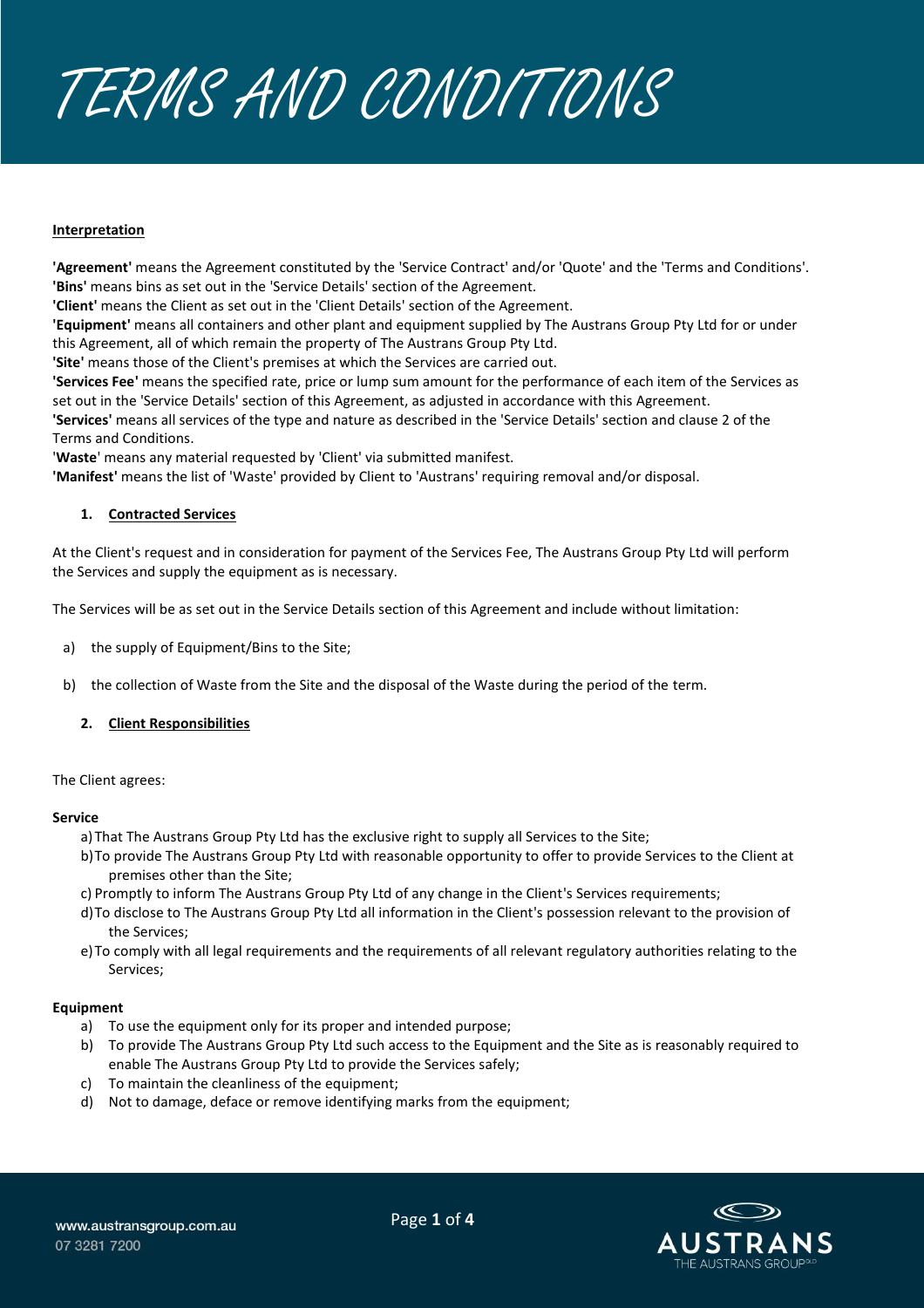TERMS AND CONDITIONS

## **Waste**

- a) To ensure that all Waste supplied for collection is of the type or nature specified in this Agreement and unless otherwise agreed by The Austrans Group Pty Ltd, uncompacted;
- b) Not to overload the equipment (either by weight or volume);
- c) All waste products must be packaged and labelled in accordance with the Australian Dangerous Goods Code.
- d) All packaged Waste must be in containers suitable for transportation of hazardous materials and securely strapped to pallets of good condition. The waste producer is responsible for any spills that occur in transit as a result of inadequate packaging;

#### **Payment**

- l) To pay The Austrans Group Pty Ltd:
	- a)The total of the Service Fees multiplied by the corresponding quantities of the Services supplied plus all adjustments made by The Austrans Group Pty Ltd in accordance with this Agreement;
	- b)All amounts invoiced within 30 days from the date of the invoice (Approved Credit Facility Clients Only). Unless otherwise agreed upon in writing by Client and The Austrans Group;
	- c) Should the Client not have an approved credit facility with The Austrans Group, COD terms will apply;
	- d)Any credit claims must be made within 30 days from the invoice date.
	- e)Interest at the rate of 18% per annum on daily balances will be charged on overdue payments between the due date and the date of payment.

#### **Assignment**

a) Not to assign its interest under this Agreement without the prior written consent of The Austrans Group Pty Ltd, which consent will be at the absolute discretion of The Austrans Group Pty Ltd.

## **Conditions**

- a) All pricing excludes GST;
- b) All pricing is Commercial in Confidence;
- c) Rates quoted are valid for 30 days from the issue date unless otherwise stated;
- d) Price may vary, as estimated quantities and weights only;
- e) Price may vary should the waste product, description and/or scope of works differ from the Agreement;
- f) All waste products received by The Austrans Group remains in the title and responsibility of the Client until it is accepted by the disposal facility and paid for in full.

## **3. The Austrans Group Pty Ltd Responsibilities**

The Austrans Group Pty Ltd shall perform the Services in accordance with this Agreement.

## **4. Liabilities**

## **Additional Charges and Fee Increases**

The Client acknowledges that amounts payable by it to The Austrans Group Pty Ltd under this Agreement may be adjusted from time to time by The Austrans Group Pty Ltd, acting reasonably, as a result of:

- a)A change in the nature, density, quantity or timing of the Services (including any change in the type, density or quantity of the Waste the subject of the Services);
- b)Any delays experienced loading and unloading;
- c) Where tolls are utilized in transit. Unless otherwise agreed upon in writing by Client and The Austrans Group;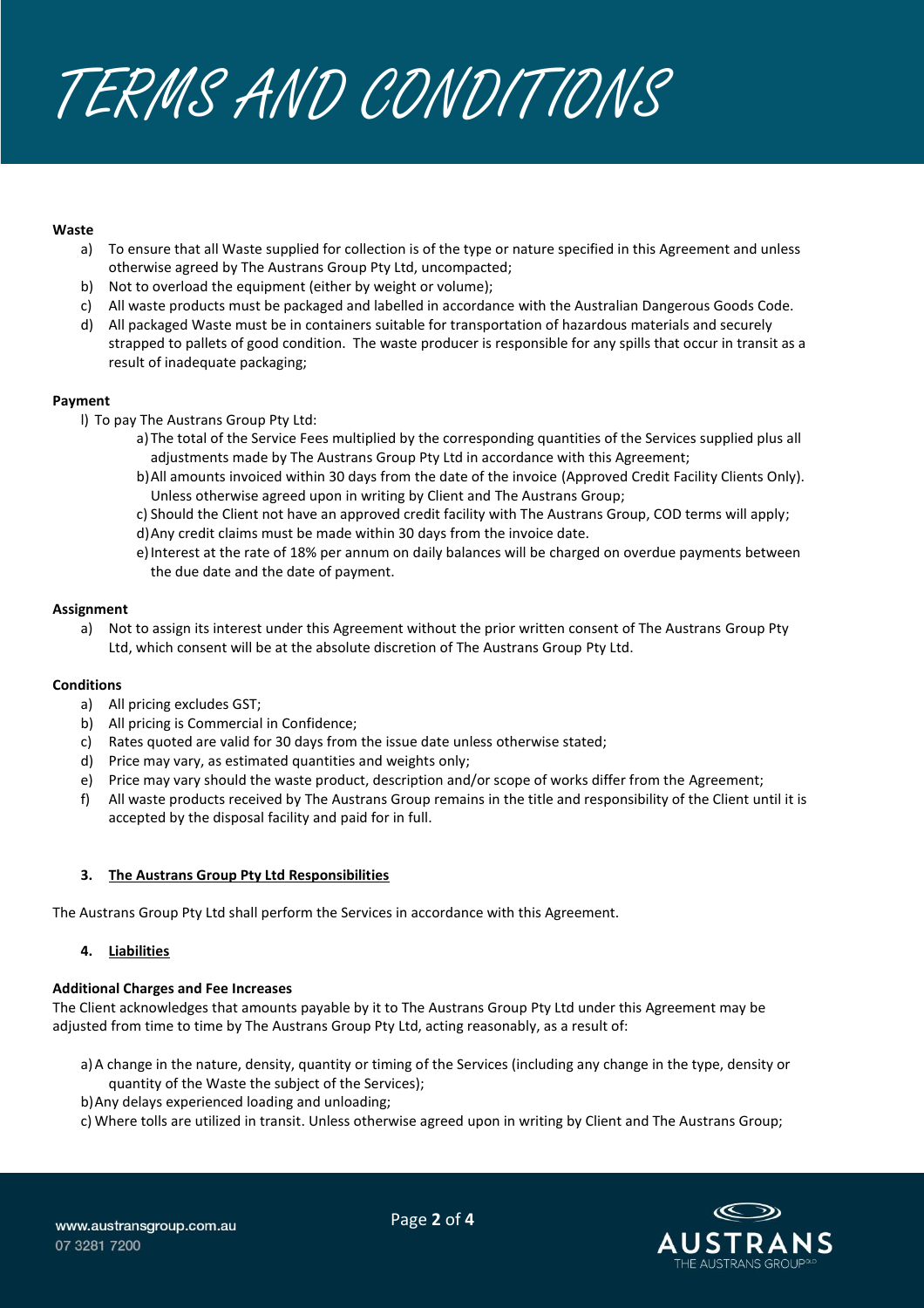

- d)Any increase in the cost in the performance of The Austrans Group Pty Ltd' obligations under this Agreement (including labour costs, fuel, government taxes or charges, tipping fees); or
- e) Any other relevant circumstance materially impacting on the Services or Equipment provided.

The Austrans Group Pty Ltd undertakes to provide notice to the Client of any such increases, where reasonably practicable.

## **Client Indemnity**

The Client indemnifies The Austrans Group Pty Ltd against loss or damage to The Austrans Group Pty Ltd as a result of a breach by the Client of its responsibilities under this Agreement.

The Client further indemnifies The Austrans Group Pty Ltd against loss or damage to 'The Austrans Group Pty Ltd' property and against any claim or action which may be brought or made by any person against The Austrans Group Pty Ltd, its employees or agents in respect of personal injury or death of any person or loss of or damage to property caused by a negligent or wrongful act or omission of the Client, its employees, other contractors or agents.

The Client's liability to indemnify The Austrans Group Pty Ltd is reduced proportionally to the extent that The Austrans Group Pty Ltd, its employees, subcontractors or agents have contributed to the injury, death, loss or damage.

#### **The Austrans Group Pty Ltd Liability**

To the maximum extent permitted by law, The Austrans Group Pty Ltd's liability is limited to:

- a) The resupply of the Services; or
- b) At The Austrans Group Pty Ltd's option, the payment of the cost of resupply of those Services.

Except for this and to the maximum extent permitted by law, The Austrans Group Pty Ltd accepts no liability whatsoever for any claim for loss or damage of any kind without limitation. The Austrans Group Pty Ltd will not be liable for the non-performance of the Services caused by any act, omission or event beyond its control.

## **5. Term and Termination**

- The operation of the Agreement is subject to The Austrans Group Pty Ltd having first obtained a satisfactory credit check of the Client.
- The term of this Agreement:
	- a) Is for two (2) years from the date of this Agreement and thereafter successive periods of one year; or
	- b) Where the services comprise a one-off project, expires upon its completion.
- Either party may terminate the Agreement:
	- a) Immediately by written notice to the other where that other:
		- i. Becomes bankrupt, or insolvent, or becomes subject to external administration; or
		- ii. Commits a substantial breach or default under the Agreement and does not rectify such breach or default within 14 days of a written notice requiring its rectification; or
	- b) Sixty (60) days from the date of a written notice to that effect to the other.
- Upon termination, the Client must pay The Austrans Group Pty Ltd the sum of: